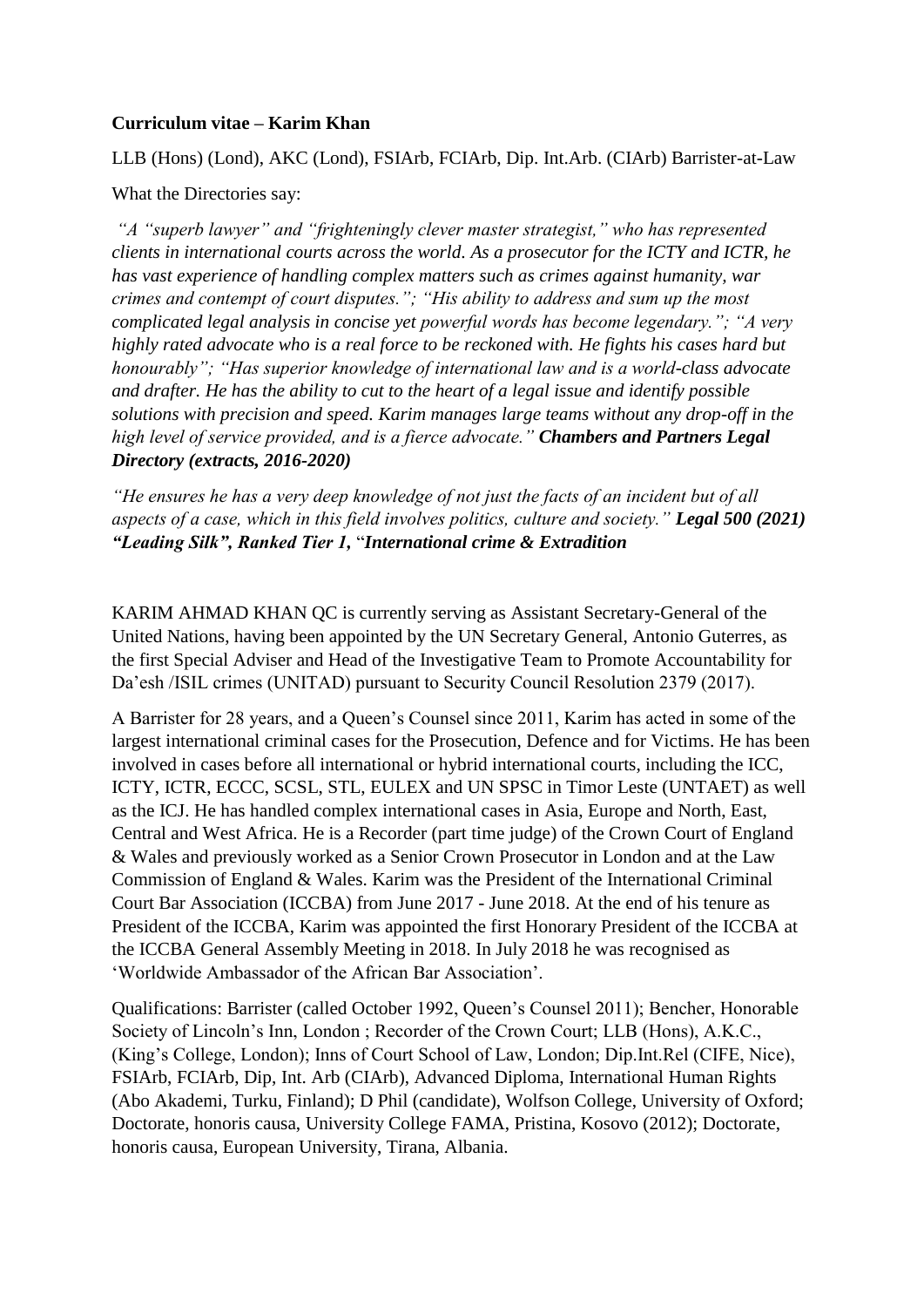### **1. International & domestic Prosecution and investigative experience**

### *(i) Special Adviser and Head of the United Nations Investigative Team to Promote Accountability for Da'esh /ISIL crimes (UNITAD) since July 2018*

Pursuant to a unanimous resolution of the UN Security Council (SCR 2379) in September 2017, Special Adviser Khan has led the establishment of UNITAD, ensuring the deployment of the Team from New York to Baghdad within three months of his appointment in July 2018. 5 Reports presented to the Security Council and bi-annual briefings of Security Council members conducted. Under his leadership, UNITAD has sought to take an innovative and dynamic approach to the implementation of its mandate, drawing on strong strategic partnerships developed with Iraqi authorities, survivor groups, impacted communites, non-governmental organizations and Member States. https://www.unitad.un.org/content/multmedia

### *Key achievements*

- Initial budget of \$20,000,000 secured through effective engagement with Member States (\$30,000,000 including trust fund contributions);
- Led establishment of institutional framework, staffing structure, standard operating procedures and initial investigative strategy of the Team, securing buy-in from all key stakeholders;
- Establishment of six dedicated Field Investigation Units addressing crimes committed by ISIL against a wide range of communities in Iraq;
- Establishment of specialized thematic units including the Gender Crimes and Children's Unit (GCCU) and Witness Protection and Support Unit (WPSU), ensuring the work of the Team in these fields builds on international standards;
- Establishment of Financial Tracking unit through voluntary contributions;
- Collection of evidence previously unavailable to domestic authorities seeking to prosecute ISIL, including call data records, digital evidence extracted from ISIL electronic devices, and 3-D laser scans of crime scenes across Iraq;
- Successful provision of direct support to ongoing domestic proceedings, including facilitation of testimony before national courts via videolinks from UNITAD premises in Baghdad;
- Provision of support to national authorities in the excavation of mass grave sites in Sinjar, securing key sources of forensic evidence;
- Conclusion of MoUs and other legal frameworks with Member States, NGOs, international organizations, survivors groups and academic institutions.
- Innovative responses to COVID-19, harnessing of technology and commencement of remote interviews where necessary.

*Building a partnership between the Investigative Team, national actors and the international community:* cooperation with the Iraqi authorities is a key feature of UNITAD. It is borne from a realization that effective in-country investigations require the talents and expertise of national lawyers, investigators, interpreters and analysts to be fully harnessed. To this end, Karim prioritized the effective engagement of the Government of Iraq, Iraqi judiciary and the authorities of the Kurdistan Regional Government, securing their support for UNITAD's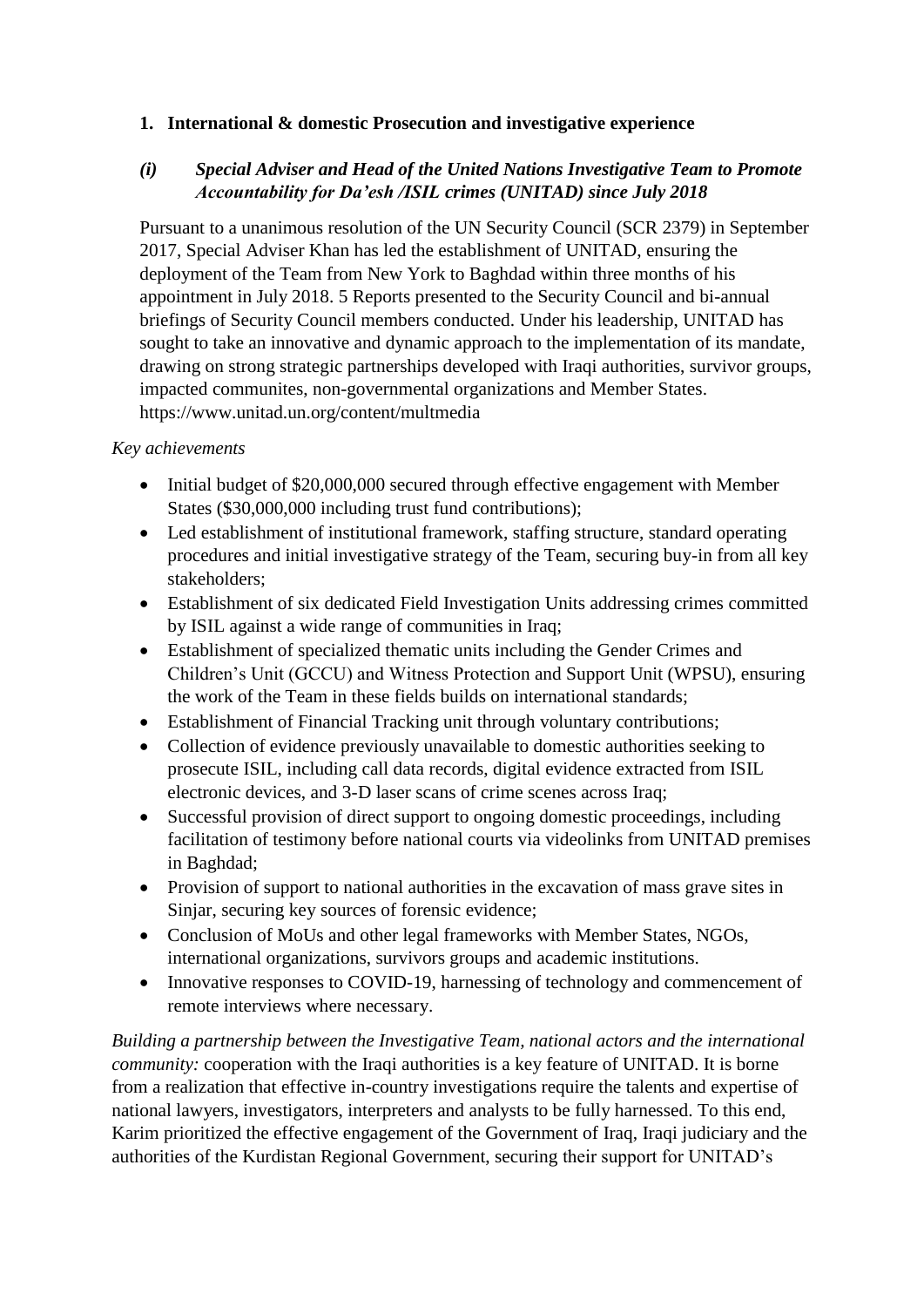work. In parallel, Karim has sought to continually engage with all Security Council members and other member states in order to outline progress made in mandate implementation.

*Staffing and Management:* leads a team of 154 lawyers, investigators, analysts, clinical psycholgists, information management experts, political advisers and support staff. Starting from scratch, UNITAD has achieved gender balance amongst its substantive and support staff, including at the highest levels of staffing. Regard has been had to geographic diversity, with staff from Africa, Latin America, North America, Europe, the Caribbean and Asia recruited to the Team.

*Engagement with communities, civil society actors and religious leaders:* prioritized the establishment of strong bonds with impacted communities, religious leaders and survivor groups. This approach is reflected in the successful facilitation by Karim and then together with the Special Adviser on the Prevention of Genocide Mr. Adama Dieng, of the adoption of the landmark Interfaith Statement on the Victims and Survivors of ISIL, which was endorsed by all major faiths in Iraq. Reflecting the priority given to its engagement with all stakeholders, Karim also led the establishment of the UNITAD-NGO Dialogue Forum, as a platform for the engagement of non-governmental organizations in the work of the Team.

*Budget Administration:* As Head of the Team, Karim has successfully defended budgets before the ACABQ and 5th Committee. He is responsible for a budget of approximately \$30 million per year comprising contributions from the United Nations regular budget and a dedicated Trust Fund established pursuant to UN Security Council resolution 2379 (2017). In relation to the latter, Karim has managed to secure significant extrabudgetary contributions, as well as seconded national experts, from States including Australia, Germany, Jordan, the Netherlands, Qatar, Saudia Arabia, Sweden, Denmark, the United Kingdom of Great Britain and Northern Ireland, and the United States of America.

*Harnessing technology and innovation in mandate delivery:* Harnessing technology in an integrated way has been a particular focus of UNITAD, born from an understanding that the massive data sets encountered in investigations must be handled with modern tools in order to ensure timely processing and analysis. In-house software has been designed where needed, as well as using proprietary and specialist software and tools. A key focus has been to ensure that innovative approaches are integrated into the overarching evidence management systems.

## *(ii) Prosecution Lawyer, Office of the Prosecution, United Nations International Criminal Tribunals for the Former Yugoslavia (ICTY) and Rwanda (ICTR)*

From 1997-2000 Karim was a Legal Advisor in the Office of the Prosecutor in the United Nations International Criminal Tribunals for the Former Yugoslavia (ICTY) and Rwanda (ICTR). He worked on cases such as Delalic et al (ICTY) as a member of the trial team working to Senior Trial Attorney Eric Ostberg and subsequently Grant Niemann. Karim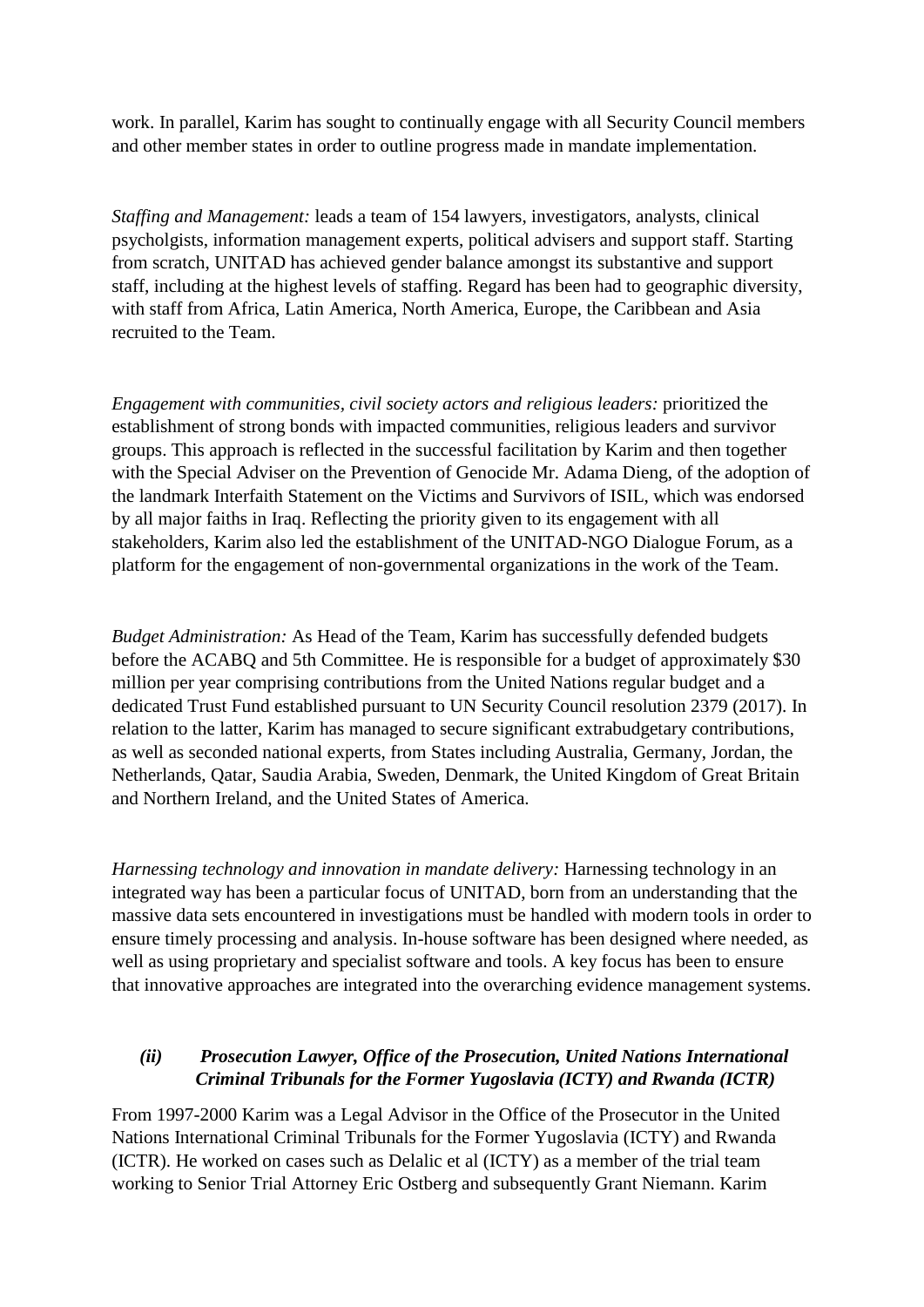attended court, drafted various filings, including co-drafting the Prosecution's response to the defence no-case to answer filing at the end othe prosecution case. Karim regularly participated in the weekly legal adviser's meetings which discussed various policy and legal issues that fell for consideration in the still early days of the Tribunal's work. He also participated in various indictment reviews. In 1998, Karim was appointed one of two other lawyers based in the Hague advising and assisting the Chief Prosecutor of the ICTY & ICTR on legal issues and acting as a link between teams in Kigali, Arusha and The Hague. Working directly with Chief of Prosecutions, Mohamed Chande Othman and (the now late) Bernard Muna, Karim conducted missions to Arusha and Kigali, advised on various pre trial, and trial matters. He also worked, as legal adviser and then appeals counsel, on various landmark appeals cases including Akayesu, Kayeshemi & Ruzindana, Kambanda, Serushago (ICTR). Performance appraisals were certified "outstanding" by Chief Prosecutor Louise Arbour and Chief Prosecutor Carla del Ponte respectively.

- (iii) **2010-present: member of Temple Garden Chambers, Temple, London & Lange Voorhuit 82, Den Haag.** TGC is a leading set recognized for its expertise in international criminal law, extradition and public inquiries. (Upon UN appointment in 2018 all private practice ceased).
- (iv) **2000-2010: member of 2 Hare Court, Temple, London.** Karim prosecuted the full spectrum of criminal cases at the Bar, and was included on the "Old Bailey list" to prosecute the most serious offences at the Central Criminal Court. Included on the Attorney-General's panel of prosecution advocates. Prosecuted cases of sexual violence and offences against the person. Also acted for the Home Secretary and for applicants in numerous immigration and refugee law cases.
- (v) *1992-1996: Crown Prosecutor & Senior Crown Prosecutor, CPS, (Tower Bridge, City and Old street branch,) London.* Regularly appeared as a prosecution advocate in court. Advocacy mentor to junior staff. Reviewing lawyer of full gamut of criminal cases, murder (homicide), rape and other offences against the person. Also experienced in handling youth cases.

### **2. Select experience in representing victims in court and conducting investigations**

### *(i) Extraordinary Chambers of the Courts of Cambodia ECCC (Cambodia), Lead Counsel for Civil Parties (Victims)*

In 2009, Karim Khan was instructed as pro bono lead counsel to the largest group of civil parties (victims) in the first case before the Extraordinary Courts of the Chambers of Cambodia (Prosecutor v Kaing Geuk Eav, alias Duch). Duch was successfully prosecuted and Karim went on to also act as lead counsel for the victims in the subsequent appeal upholding that conviction. Karim assembled and led an international team that worked entirely pro bono. He was able to secure funding for the team's national co-counsel. The representation featured in the documentary "Brother Number One": https://ondemand.nzfilm.co.nz/#!/browse/film/14/brother-number-one?trailer & [www.youtube.com/watch?v=39l1fBwYxIQ](http://www.youtube.com/watch?v=39l1fBwYxIQ)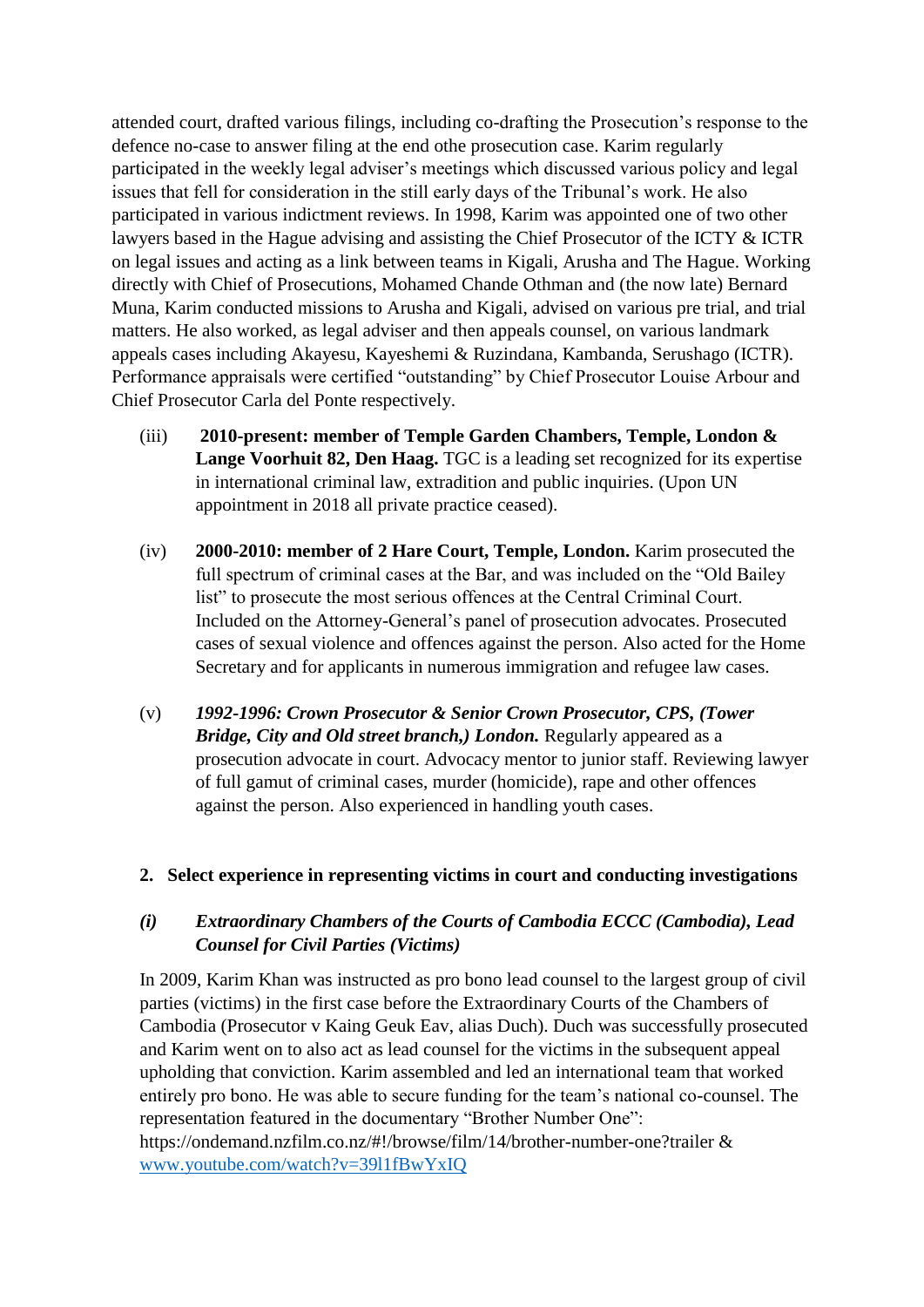## *(ii) Lead Victims Counsel, Albanian Victims*

Until 2016, Karim also led a team, instructed by an Albanian ethnic minority, in relation to possible remedies under the ECHR and other international instruments for alleged violations relating to life and property.

## *(iii) Lead International Victims Counsel, Kenya*

Lead Counsel until July 2018 to the more than 116,000 victim claimants from the Kipsigis and Talai communities seeking redress for alleged human rights committed during the colonial period. Karim led a large multi-disciplinary team of about 40 professinal staff including international and Kenyan lawyers, investigators, historians, analysts, psychosocial and mental health experts.

<https://www.youtube.com/watch?v=XhlQKOsTSMg>

# *(iv) Lead Victims Counsel, Sierra Leone*

Lead Counsel (pro-bono) from 2016 for victims of historic rape and the children born of rape (now adults) by a Xaverian Priest in Sierra Leone. Compensation awarded to clients by the Church in 2018. Lead Counsel (pro bono) until July 2018, for victims of torture, sexual abuse and summary execution during the conflict in 1998-1999. Active investigations conducted in Sierra Leone. The case was submitted to the Supreme Court of Sierra Leone and was featured in a documentary by Al Jazeera, "Peacekillers": [https://www.aljazeera.com/programmes/peopleandpower/2018/09/peacekillers180913060](https://www.aljazeera.com/programmes/peopleandpower/2018/09/peacekillers180913060801441.html) [801441.html](https://www.aljazeera.com/programmes/peopleandpower/2018/09/peacekillers180913060801441.html)

# *(v) International counsel, Military Tribunal, Yaounde, Cameroon*

Pro bono counsel representing human rights defender and former UN human rights officer and SCSL Trial Chamber legal officer, Dr. Felix Agbor-Bala Nkongho. Dr Felix Bala faced various charges carrying the death penalty on account of his activity advocating for victims of human rights breaches in Cameroon. Working with former ICTR Deputy Prosecutor, the late Bernard Muna, Karim successfully sought and was granted rights of audience and made several oral submisisons before the military tribunal in Yaounde. This helped lead to the release of Dr Bala and the dropping of the capital charges against him by the President of Cameroon. (2017)

# **3. Select experience in Defending case in court and conducting investigations**

## *(i) UN Special Panel for Serious Crimes, East Timor (SPSC), Lead Counsel*

In 2001 instructed as lead defence counsel for Cancio Lopes De Carvalho, Mahidi Militia Commander before the Special Panels for serious crimes in East Timor.

# *(ii) ICTY, Counsel and Lead Counsel*

In 2003 he was appointed defence counsel in the ICTY case of Prosecutor v Limaj, the first KLA cases before the ICTY (Limaj acquitted on all counts Nov 2005, Prosecution appeal dismissed.) Appointed by the Registrar of the ICTY as Independent counsel to the Former Chief of the Bosnia armed forces in the case of Prosecutor v Sefer Halilovic. (Halilovic Appeal to President of ICTY allowed). Karim also acted as Defence counsel at trial in Prosecutor v Prlic et al (for accused Bruno Stojic) (Bosnian Croat) in the ICTY. In May 2008, he was also instructed to represent the Minister of Culture of Kosova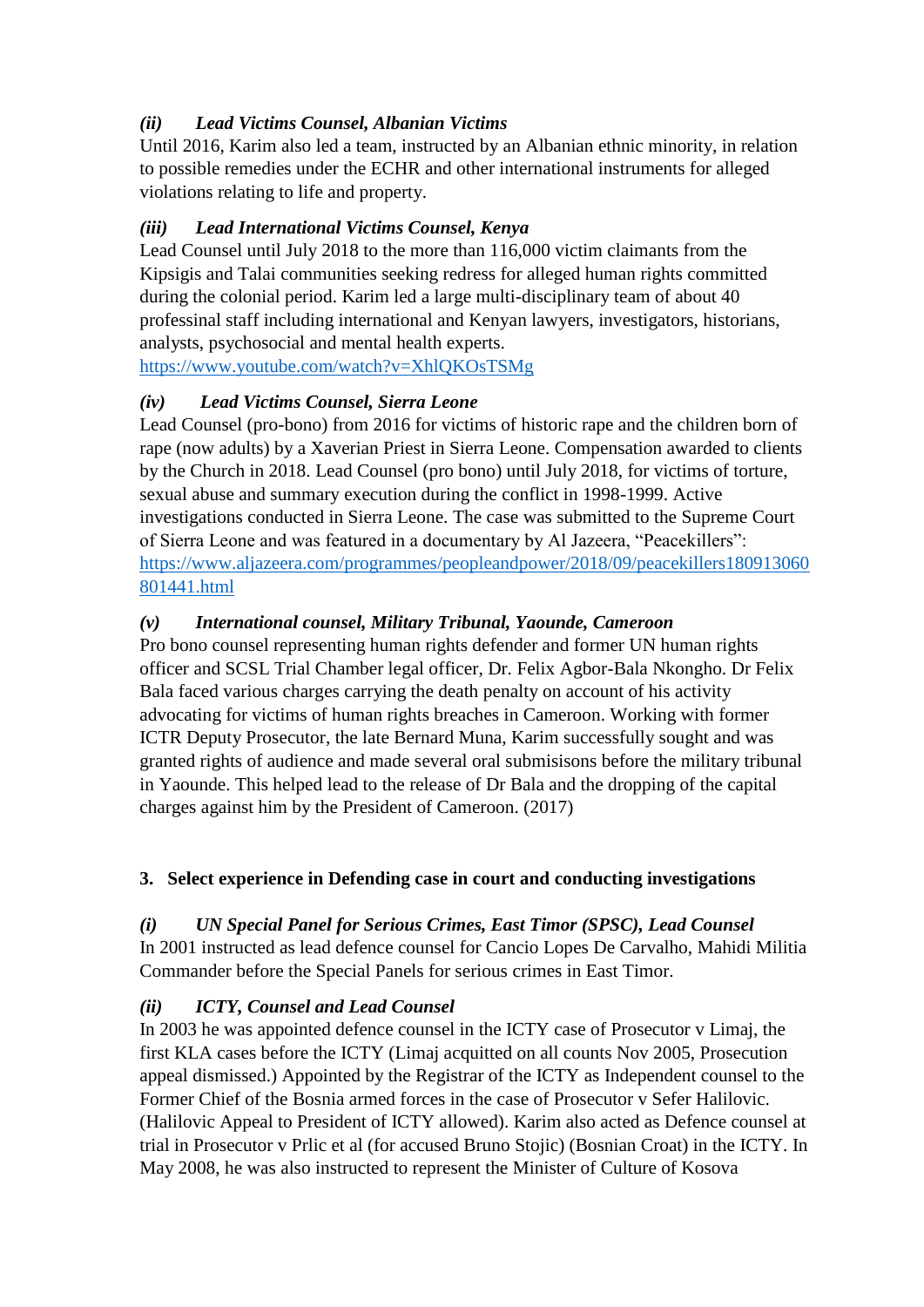(Prosecutor v Haraqija) charged with criminal contempt before the ICTY. (Acquitted on all counts on appeal). Also acted for former ICTY spokesperson Florence Hartmann in ICTY contempt case. Also acted as duty counsel for former Chief of General Staff of Serbia in case Prosecutor v Momlico Perisic.

# *(iii) Special Court for Sierra Leone (SCSL), Counsel and Lead Counsel*

Defence counsel in the Case of Prosecutor v Alex Brima before the Special Court of Sierra Leone. Between April 2006 – June 2007 was Lead Defence counsel in Prosecutor v Charles Ghankay Taylor (Former President of Liberia) before the SCSL. Led investigations in Sierra Leone, Liberia whilst team also based in the Hague.

# *(iv) International Criminal Court (ICC), Lead Counsel*

In November 2008, Karim Khan was appointed co-lead counsel in one of the first cases before the International Criminal Court, Prosecutor v Jean Pierre Bemba Gombo (Former Vice-President of the Democratic Republic of Congo for crimes allegedly committed in the Central African Republic.) (Article 25 charges not confirmed by ICC PTC, instead confirmation of charges under Article 28 of the Rome Statute).

Between 2008-10 was lead counsel representing Darfuri rebel leader, Bahar Idriss Abu Garda, the first ICC suspect to voluntarily surrender to the jurisdiction of the Court and the first time that a case was dismissed at the confirmation stage. (After a contested confirmation hearing, all charges were not confirmed by PTC and Prosecution application for leave to appeal, dismissed.

In March 2010 instructed for two additional Dafuri rebel leaders, Abdullah Banda and Saleh Jerbo. Worked with the OTP, Registry and others to ensure the voluntary appearance of these two suspects before the court in June 2010. This was the first case in the ICC where confirmation was not contested by the defence and case fast tracked to the trial stage.

In January 2011, instructed as lead counsel to represent Ambassador Francis Muthaura, Cabinet Secretary & Head of the Public Service of Kenya. After active investigations in Kenya and extensive litigation, all charges were withdrawn by the Prosecution in March 2013, before trial commenced. This was the first time the Prosecutor of the ICC has withdrawn charges in a case that had been confirmed.

Instructed as lead counsel for William Ruto, Deputy President of Kenya. Full in depth investigations conducted in Kenya including forensic evidence, cell site evidence, documentary, testimonial and OS investigations conducted. This case ended in 2016 with a successful "no case to answer" submission by the Defence.

In 2016 (until June 2018) appointed as lead counsel for Dr. Saif Al- Islam Gadafi strictly limited to the issue of an admissibility challenge to the jurisdiction of the ICC based upon an assetion of double jeopardy / ne bis in idem.

# *(v) Special Tribunal for Lebanon (STL), Lead Counsel Lead*

Defence counsel to Al Jadeed TV and Ms. Karma Khayat in relation to charges of contempt of court before the Special Tribunal for Lebanon (STL). Active investigations conducted in Lebanon. This case represents the first time that a corporation has been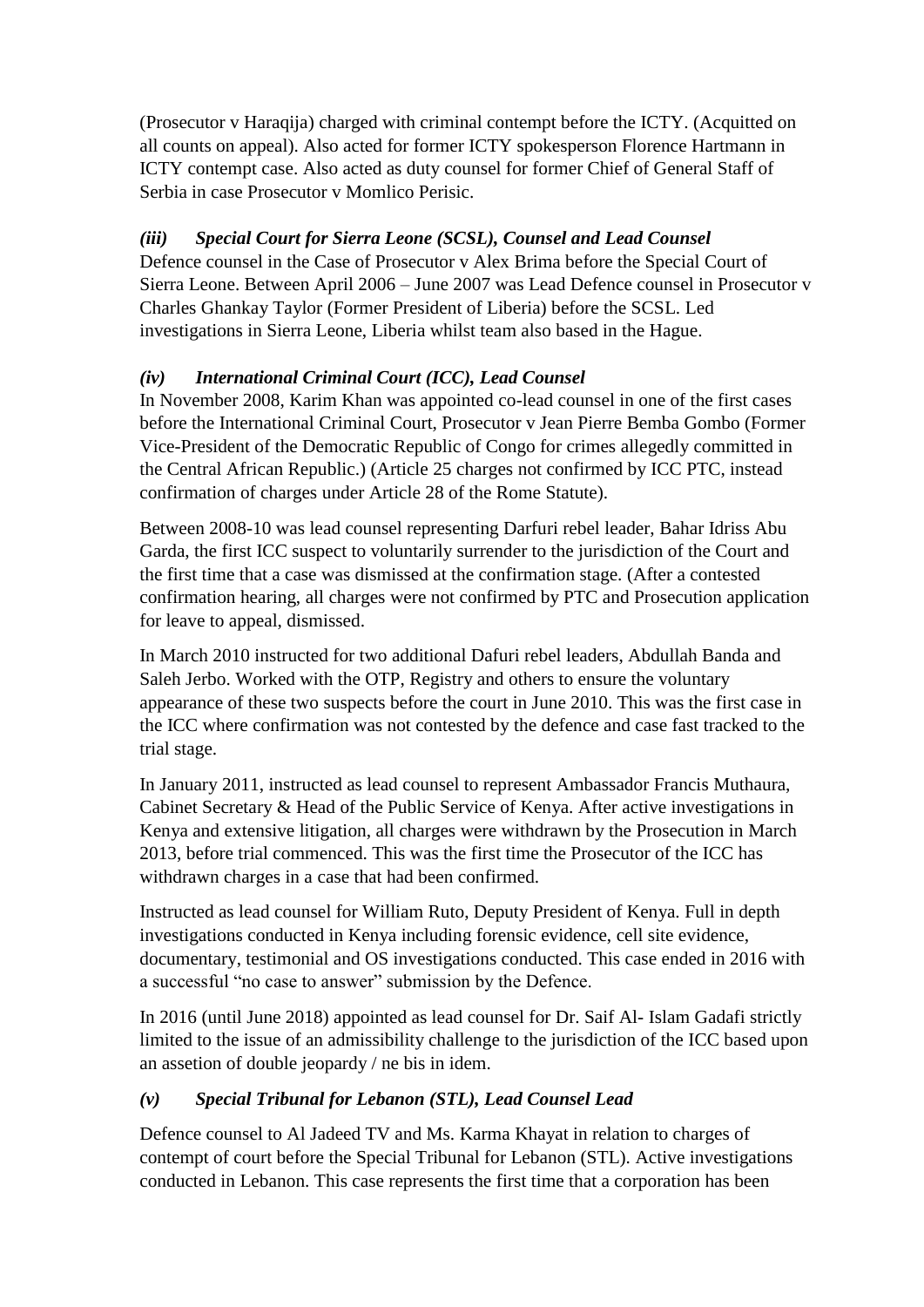charged before an international criminal or hybrid court. The company Al-Jadeed and Ms Khayat were acquitted on all counts in 2016. Prosecution appeals dismissed.

## *(vi) Libyan Criminal Case, Lead International Counsel*

International counsel until July 2018 to represent the former Prime Minister of Libya, Dr. Baghdadi Al-Mahmoudi who was charged before the courts of Libya until his release was ordered in 2019.

### *(vii) EULEX Kosovo, Lead International Counsel*

Between 2010 and 2012, lead counsel for Fatmir Limaj (former Deputy Prime Minister of Kosovo) in relation to charges of war crimes allegedly committed in Kosovo in 1999 before the EULEX (hybrid) court system in Kosovo. Led investigations, field missions to Kosovo, experts instructed. At the end of this trial, Fatmir Limaj was acquitted on all counts on 2 April 2012. The Supreme Court of Kosovo ordered a re-trial before a new Trial Chamber and Karim also acted as lead counsel in that case which again ended in a full acquittal on all charges. Also acted as lead counsel for Limaj in EULEX corruption case. Client acquitted on all charges.

### **4. Select other international work**

*President of the International Criminal Court Bar Association (ICCBA) (2017-2018)*  Of particular note, during his Presidency of the ICCBA, Karim participated in the GQUAL mock debates and signed the GQUAL Action Plan on behalf of the ICCBA. The working group on harassment was also established. Regional and national focal points were appointed from both state and non-state parties. At his own expense, Karim visited several under-represented countries like Singapore, Fiji and Timor Leste to create awareness about the work of the ICC and the ICCBA.

**Legal Committee member & Legal Adviser to the Secretary General, Asian Hockey Federation (AHF)** 2010-2014 member of the legal committee and Legal Adviser to the Asian Hockey Federation, a continental federation under the FIH.

**Counsel & advocate, International Court of Justices:** Until June 2018, Karim was part of a team that included Professors Payam Akhavan, Vaughan Lowe QC, Mathias Forteau, Alan Boyle, & Philipa Webb, instructed in the Maritime delimitation in the Indian Ocean (Kenya v Somalia). Oral arguments made in the Peace Palace.

### **5. Select lectures & Public Events**

Karim has been a speaker on ICL and lectured extensively throughout the world including at the Universities of Tsinghua, China; Florence, Sarajevo, Utrecht; Stanford; Northwestern; King's College, London; Oxford; Sandhurst Military Academy; the Joint Service Command and Staff College, UK (2001-2010), National Police Training Centre, Bramshill and in Phnom Penh, Cambodia (workshop for the Judges of the ECCC) and Beirut, Lebanon Speaker at Bar Leaders conference, IBA (2012) and the IBA's ten year ICC anniversary event at the Peace Palace; the ICTR 20th Anniversary Conference in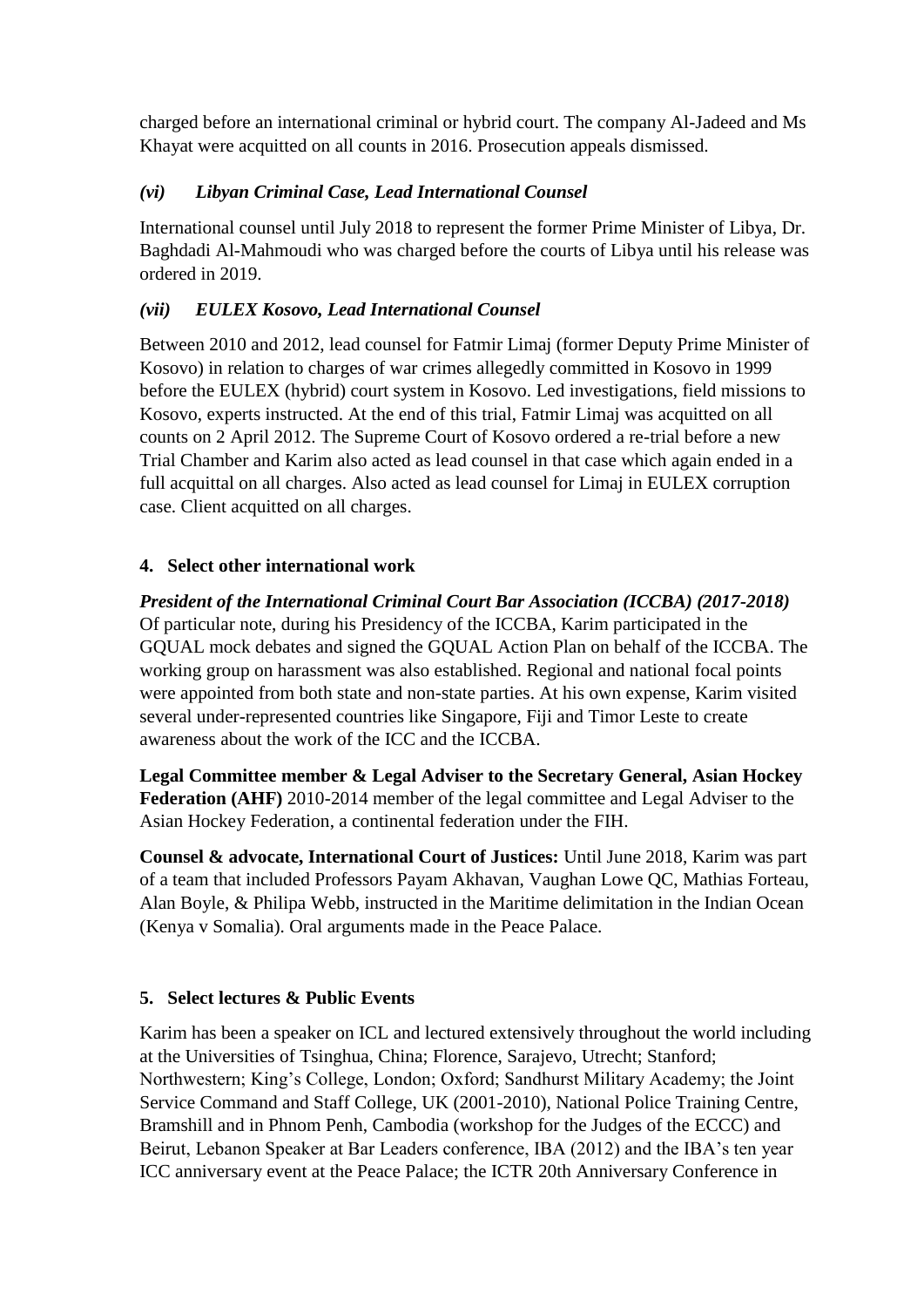Arusha (2014); the IBA's Annual conference in Tokyo (2014), the 'Global Human Rights Summit", Tokyo, (2015); IBA's annual international criminal law conference, the Hague (2015) and 2016 (Hague). 2017, WSD Handa Annual Lecture, Stanford Centre for Justice and Human Rights, Stanford University, California "Islam and Human Rights"; Delivered Franz-Hermann Bruner memorial lecture on "Integrity in investigations" at the 19th Conference for International Investigators (CII), Songo, South Korea (2018); 2018 PAAMA Peace conference, key note address, "Islam and Human Rights" 2018 (London); 2nd AMA Peace Conference keynote address, Banjul, The Gambia, "Islamic law, Justice and Human Rights"; (2019).

Trainer and panelist at Philippines Judicial Academy (PHILJA) (Attended by Chief Justice of Philippines and Judiciary of Supreme Court (19 – 23 January 2016 and November 2016. Trainer and Course director, "Best Practices in Human Rights Investigations", Philippines Commission of Human Rights, Manila, 21- 23 February 2018. He acted as Trainer, Constitutional Court of Indonesia, Jakarta, 26-27 February 2018, on international criminal law, investigations and evidence. Conducted training for Commissioners of the Indonesian Human Rights Commission on best practices in collection of evidence and interviewing victims and witnesses of gross human rights violations. From 2016-2018 appointed as Trainer on international criminal law, prosecutions and investigations by the Prosecutor General of Timor-Leste (East Timor), Dr. Jose Xiemenes. Conducted training for Judges, Prosecutors and Senior Police Officers in Dili.

### **6. Appointments & Awards**

Criminal Lawyer of the Year 2017 (UK), Society of Asian Lawyers (SAL); Visiting Professor, International law and Human Rights, Fourah Bay College, University of Sierra Leone; Senior Research Fellow, King's College, London (1999-2002); Honorary Lecturer, School of Law, University of Utrecht (2010-2011 and 2012-2013); Former Director, the Peace and Justice Initiative; member of the CBA's working group on the ICC Act 2001; member of the Foreign & Commonwealth Office, Pro Bono Human Rights Panel; included on Attorney-General's panel of Prosecution Advocates (2001- 2004). Awarded the 1999 John D & Catherine MacArthur Foundation Fellowship on International Peace and Security; Alexander Maxwell Law Scholarship Trust Award 2001. 2008, elected an individual member of the International Legal Assistance Consortium (ILAC); past member Disciplinary Council of the Association of Defence Counsel of the ICTY (ADC) (2007 to 10). Past Chair, Amicus Committee, (ADC). Member of the ICTY Disciplinary Board (along with ICTY judiciary) (2009 – 13). In 2010, Karim was also elected to the Disciplinary Appeals Board of the ICC (along with ICC judiciary 2012-2015).

### **7. Select Publications**

• Contributing author: "Integrity  $\&$  independence in the delivery of accountability" in CILRAP & Nuremberg Principles Academy publication "On integrity in international criminal justice". Eds. Professors Bergsmo & Diettrich, TOAEP (forthcoming);